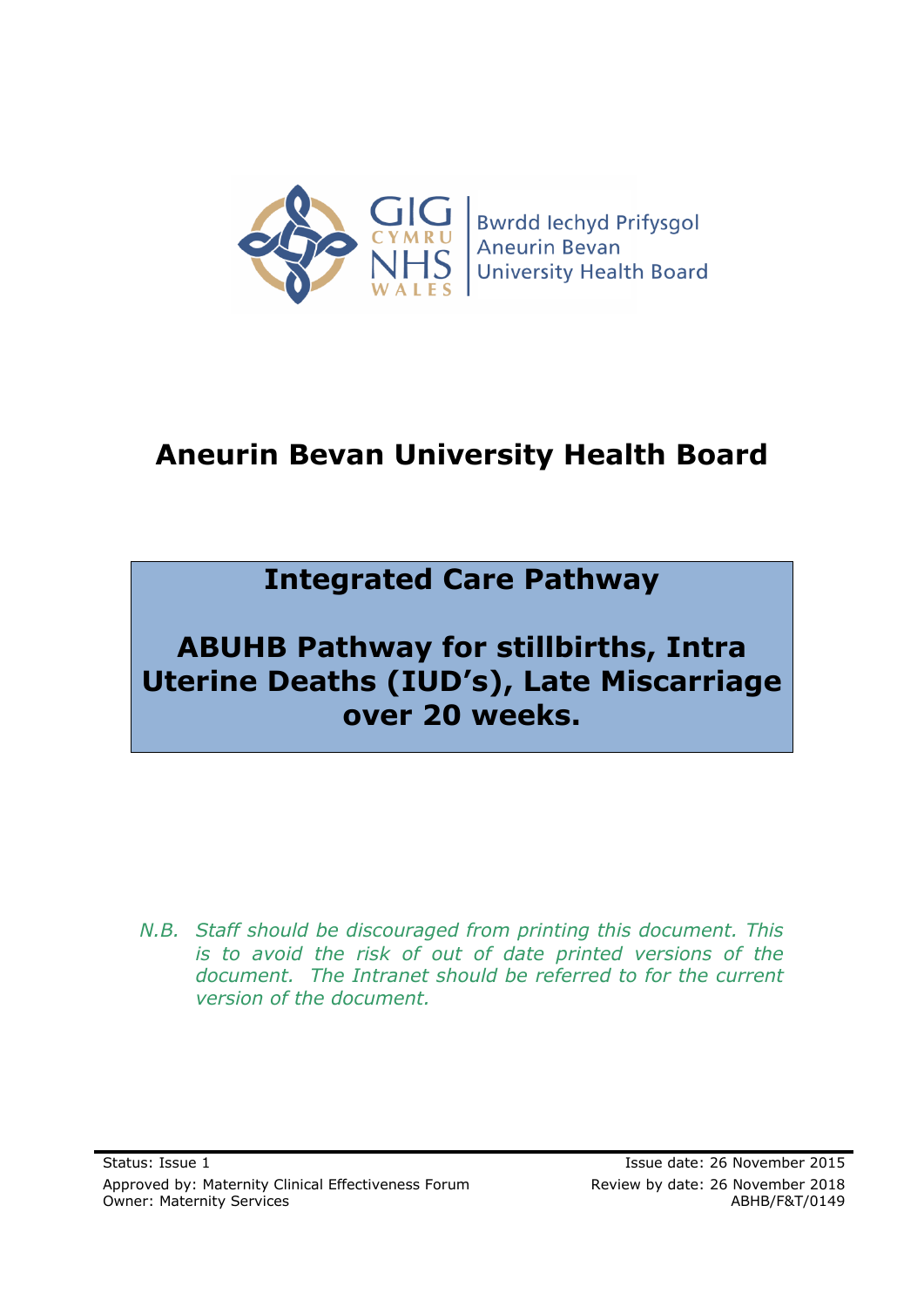# **Contents:**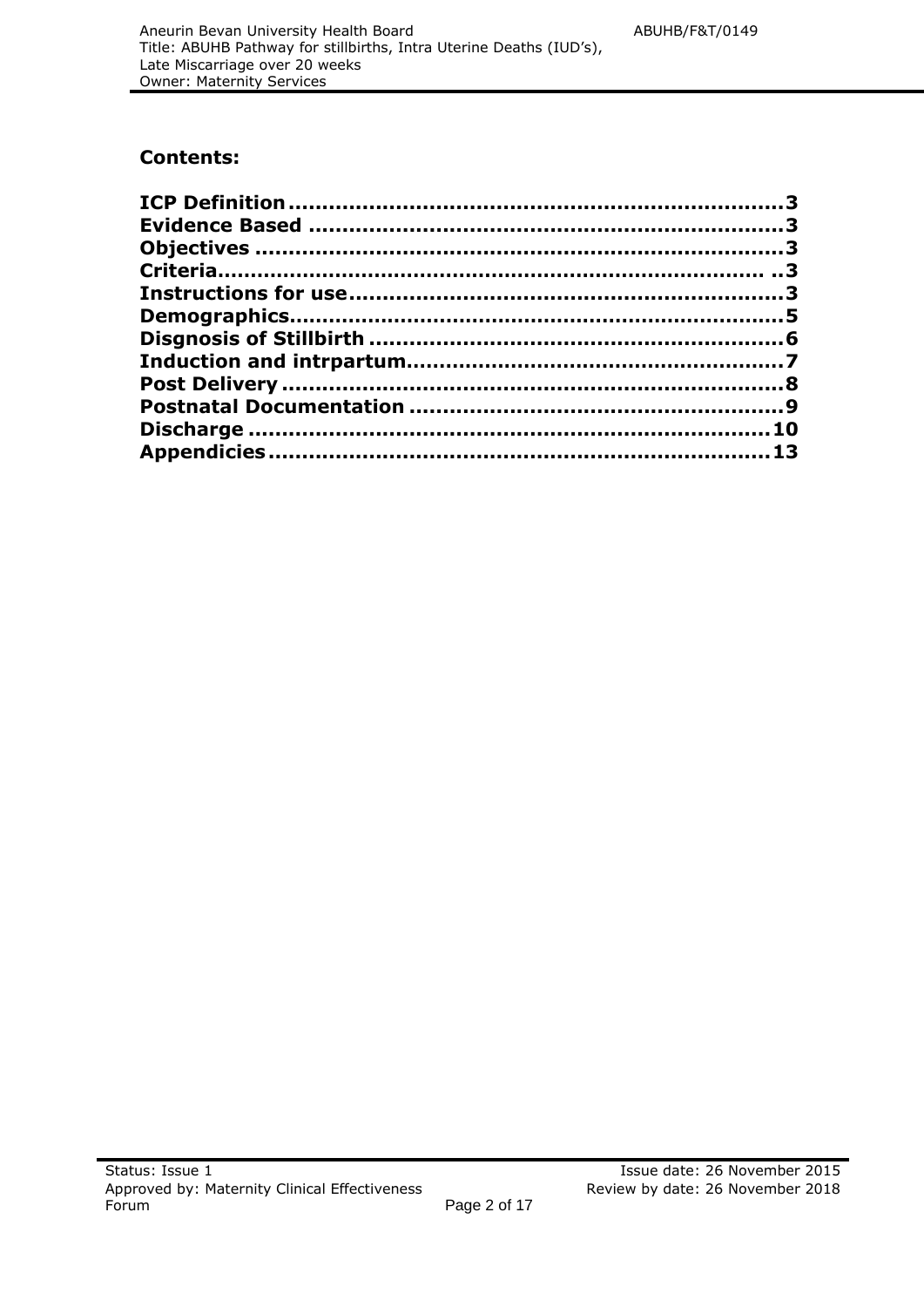Addressograph

# **ICP Definition**

This ICP is intended as a guide in providing care for the service user and their family. It is a multidisciplinary document.

## **Evidence Based**

Royal College of Obstetricians and Gynaecologists (2010) Late Intrauterine Fetal Death and Stillbirth Green Top Guidelines No 55

SANDS Stillbirth and Neonatal Death Charity (2007) Pregnancy Loss and Death of a baby Guidelines for professionals

The use of Mifepristone and Misoprostol in the management of late intrauterine fetal death. Nzewi C, Araklitis G, Narvekar N. Journal of Ocstetrics and Gynaecology 2014; 16(4):233-237

# **Objective of the ICP**

To provide standard evidence based guideline for patients following diagnosis of a stillbirth / IUD over 24 weeks, late miscarriage over 20 weeks.

To ensure appropriate bereavement care is delivered.

## **Criteria for use – Eligibility criteria**

All women following diagnosis of a stillbirth, IUD >24 weeks and late miscarriage.

## **Instructions for use**

When using this document please ensure that you date, time and initial against each activity where indicated. If an activity in the ICP has not, for whatever reason been completed, then this must be documented in the case notes.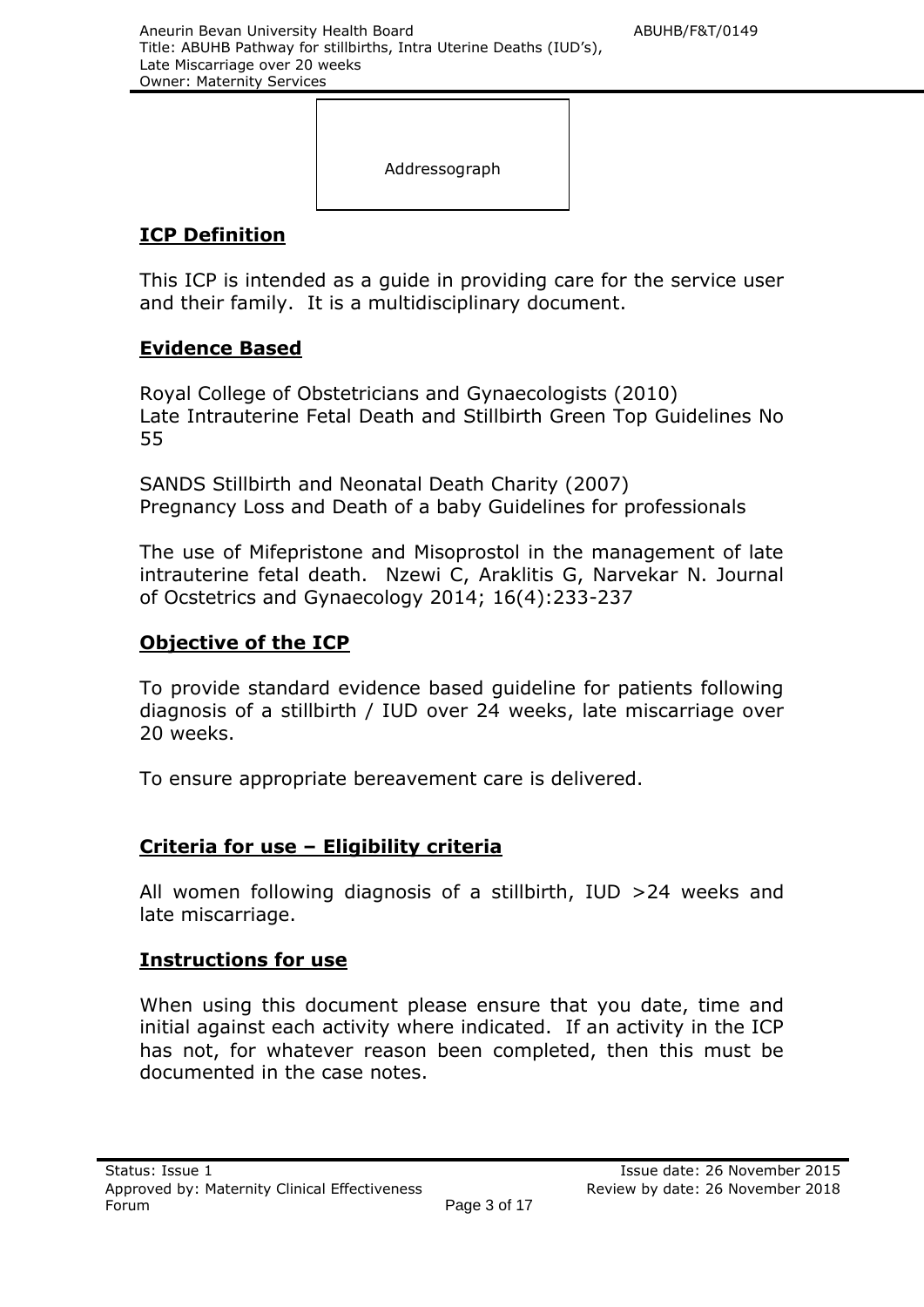# **Signature Key Box**

| <b>Name</b> | Signature | <b>Designation</b> | <b>Initials</b> |
|-------------|-----------|--------------------|-----------------|
|             |           |                    |                 |
|             |           |                    |                 |
|             |           |                    |                 |
|             |           |                    |                 |
|             |           |                    |                 |
|             |           |                    |                 |
|             |           |                    |                 |
|             |           |                    |                 |
|             |           |                    |                 |
|             |           |                    |                 |
|             |           |                    |                 |
|             |           |                    |                 |
|             |           |                    |                 |
|             |           |                    |                 |
|             |           |                    |                 |
|             |           |                    |                 |
|             |           |                    |                 |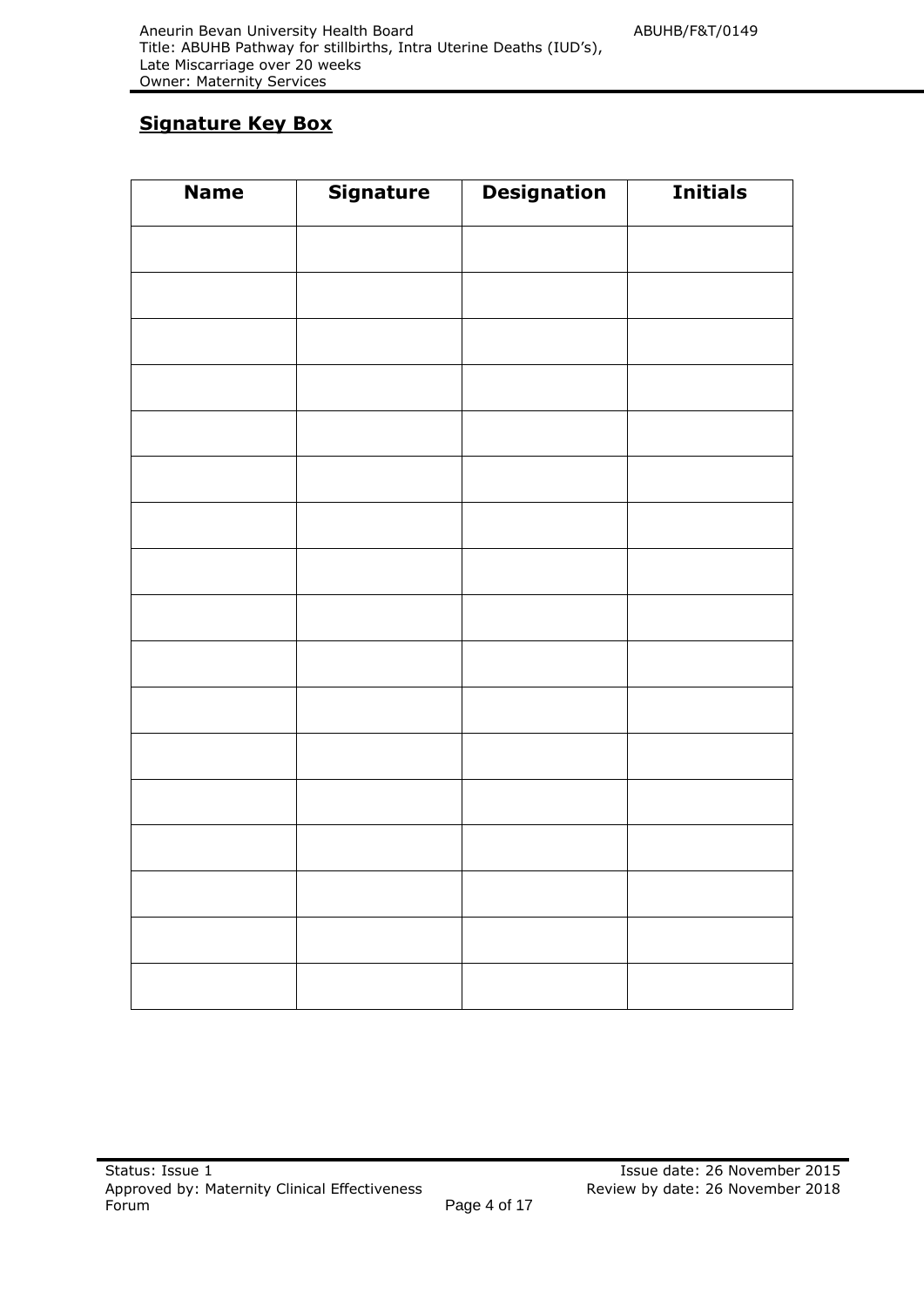# **Demographics**

|                       | Obstetrician                                                                 |
|-----------------------|------------------------------------------------------------------------------|
|                       | Gravida                                                                      |
|                       | Parity                                                                       |
|                       | <b>EDD</b>                                                                   |
| Patient Addressograph | Obstetric History                                                            |
|                       | <b>Medical History</b>                                                       |
|                       | First Language Spoken                                                        |
|                       | Y<br>$\mathsf{N}$<br>Interpreter or signer required<br>(Contact Switchboard) |
|                       | Faith                                                                        |
| <b>Tel Number</b>     | Community Midwife                                                            |
|                       |                                                                              |
| Mobile Number         | <b>GP</b>                                                                    |
| <b>Next of Kin</b>    | <b>GP Address</b>                                                            |
| <b>Name</b>           |                                                                              |
| Address               |                                                                              |
| Post code             | <b>GP Tel Number</b>                                                         |
| <b>Tel Number</b>     |                                                                              |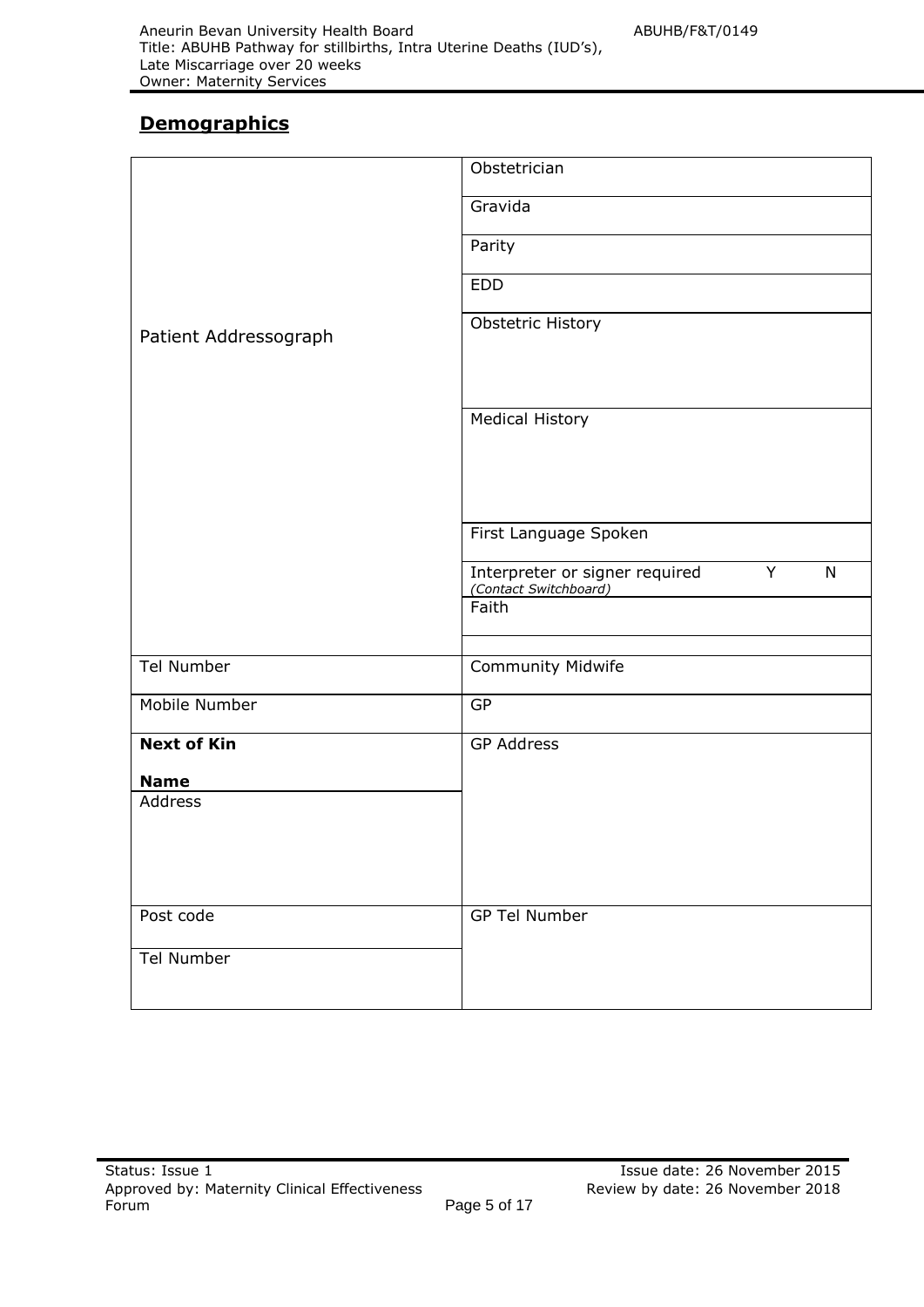#### **DIAGNOSIS OF STILLBITH/IUD, LATE MISCARRIAGE**

| <b>Death</b><br>confirmed by real time USS and second                      | <b>Date</b>           | <b>Time</b> | <b>Signature</b> |
|----------------------------------------------------------------------------|-----------------------|-------------|------------------|
| observer                                                                   |                       |             |                  |
| (see Appendix 1)                                                           |                       |             |                  |
| <b>Patient informed of findings</b>                                        |                       |             |                  |
| Family / support contacted                                                 |                       |             |                  |
| Plan of care discussed and written in notes                                |                       |             |                  |
| Obtain Bloods - (discuss with Obstetrician as<br>may not all be necessary) |                       |             |                  |
| FBC/HBA1C                                                                  | <b>Purple/EDTA x1</b> |             |                  |
| Group and Save                                                             | Pink x 1              |             |                  |
| U+E's LFT, CRP, TFT, Bile Acids                                            | <b>Yellow x 1</b>     |             |                  |
| Kleihauer for Rhesus negative mothers                                      | Pink x1               |             |                  |
| Clotting Screen (only if having epidural)                                  | <b>Blue x1</b>        |             |                  |
| <b>TORCH</b>                                                               | <b>Yellow x1</b>      |             |                  |
| Random Glucose                                                             | Grey x 1              |             |                  |
| <b>Commence MEOWS Chart</b>                                                |                       |             |                  |
| <b>Thromboprophylaxis Risk Assessment</b>                                  |                       |             |                  |
| Drugs Prescribed in line with plan of care                                 |                       |             |                  |
| (See Appendix 2)                                                           |                       |             |                  |

**ALL medication prescribed on generic in-patient medication chart NB Misoprostol [unlicensed] Guidelines of the RCOG (Sept 2004) include the regimen for inducing medical abortion. See ABUHB Medicines Management Policy 0010**

|                                                                                                                                        | <b>Date</b> | <b>Time</b> | <b>Signature</b> |
|----------------------------------------------------------------------------------------------------------------------------------------|-------------|-------------|------------------|
| If >20 weeks Mifepristone 200mgs ORALLY see<br>(Appendix 1)                                                                            |             |             |                  |
| Patient to remain in the clinical area 1-2 hours in<br>case of vomiting. Monitor BP every 30 minutes<br>and record on the MEOWS chart. |             |             |                  |
| Home if requests and return in 48 hours                                                                                                |             |             |                  |
|                                                                                                                                        |             |             |                  |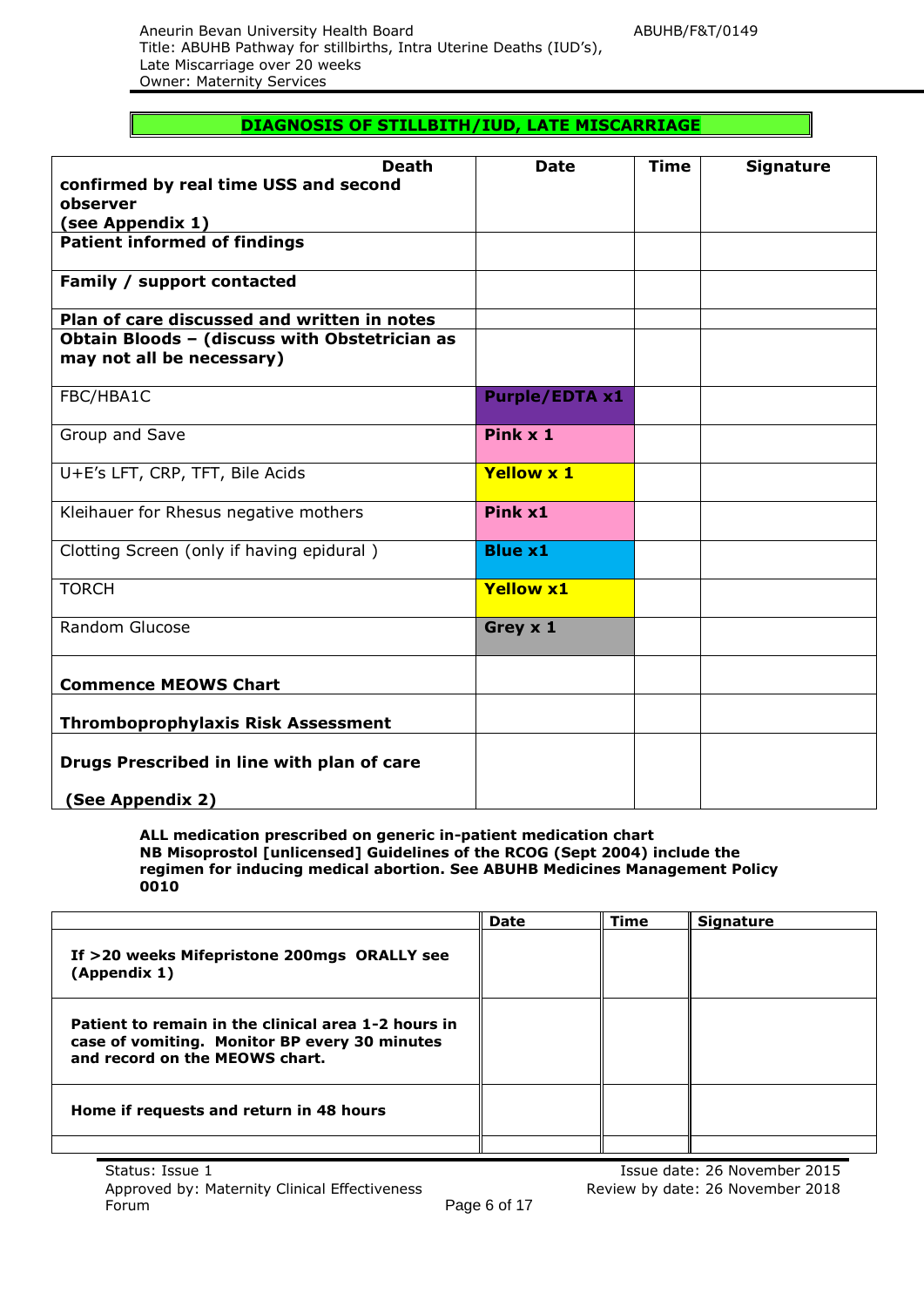| <b>Retain the All Wales Maternity Hand Held Records</b>                                                                                                    |  |  |
|------------------------------------------------------------------------------------------------------------------------------------------------------------|--|--|
| Provide delivery suite telephone number & SANDS<br>leaflet:<br>'When a baby dies before labour begins'<br><b>Details of the Beresford Centre (Newport)</b> |  |  |

### **INDUCTION AND INTRPARTUM**

| <b>Explain Plan of Care/facilitate questions</b>                      | <b>Date</b> | Time | <b>Signature</b> |
|-----------------------------------------------------------------------|-------------|------|------------------|
| <b>Review by Obstetric Team</b>                                       |             |      |                  |
| Anaesthetist informed of admission                                    |             |      |                  |
| Drugs prescribed in line with plan of care (see<br>Appendix 2)        |             |      |                  |
| <b>Venflon and commence PVC Bundle</b><br>(ABUHB/Clinical 0603        |             |      |                  |
| <b>Peripheral Intravenous Cannulation Policy)</b>                     |             |      |                  |
| <b>Continue MEOWS chart and observations</b>                          |             |      |                  |
| Confirm patient's wishes regarding seeing<br>baby following delivery. |             |      |                  |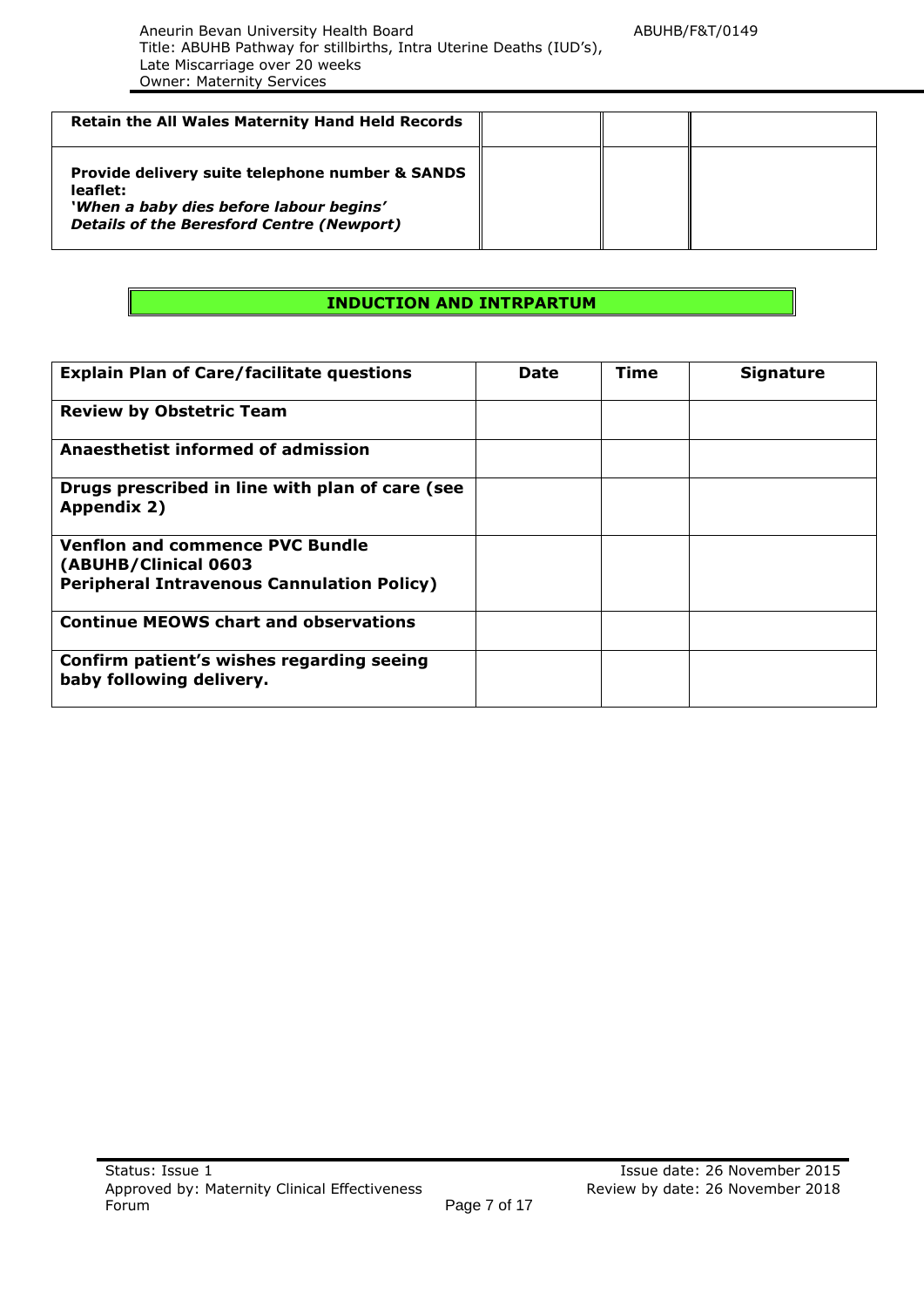Aneurin Bevan University Health Board ABUHB/F&T/0149 Title: ABUHB Pathway for stillbirths, Intra Uterine Deaths (IUD's), Late Miscarriage over 20 weeks Owner: Maternity Services

#### **POST NATAL**

|                                                                    | <b>Date</b> | <b>Time</b> | <b>Signature</b> |
|--------------------------------------------------------------------|-------------|-------------|------------------|
| <b>Complete examination of the baby</b>                            |             |             |                  |
| <b>Date of Birth</b>                                               |             |             |                  |
| <b>Time</b>                                                        |             |             |                  |
| Any Signs of life<br>Y<br>$\mathsf{N}$                             |             |             |                  |
| <b>Time of death</b>                                               |             |             |                  |
| Sex (tick)<br><b>Female</b><br><b>Male</b><br><b>Indeterminate</b> |             |             |                  |
| <b>Gestation</b><br>/40                                            |             |             |                  |
| Birth weightkg<br>Head Circumference  cms<br>Length cms            |             |             |                  |
| <b>Abnormalities</b>                                               |             |             |                  |

Gain consent for mementos to be taken (Ensure compliance with Recordings of patients-use and storage of audio recordings and images policy) **ABUHB/IM&T/0405. Expiry July 2017**

|                                                                                                                    | <b>Yes</b> | <b>No</b> |
|--------------------------------------------------------------------------------------------------------------------|------------|-----------|
| Photographs offered                                                                                                |            |           |
| Photographs taken and given to mother                                                                              |            |           |
| File in notes (mother may request later)                                                                           |            |           |
| Lock of hair (if possible)                                                                                         |            |           |
| Baby Bath offered                                                                                                  |            |           |
| Hand and Footprints offered                                                                                        |            |           |
| Mother Informed of Memorial Service & Book of Remembrance                                                          |            |           |
| Chaplaincy Leaflet                                                                                                 |            |           |
| Memory Box Including support leaflets/ Baby Mailing<br>Preference Service information and financial help available |            |           |
| Inform of local SANDS groups                                                                                       |            |           |
|                                                                                                                    |            |           |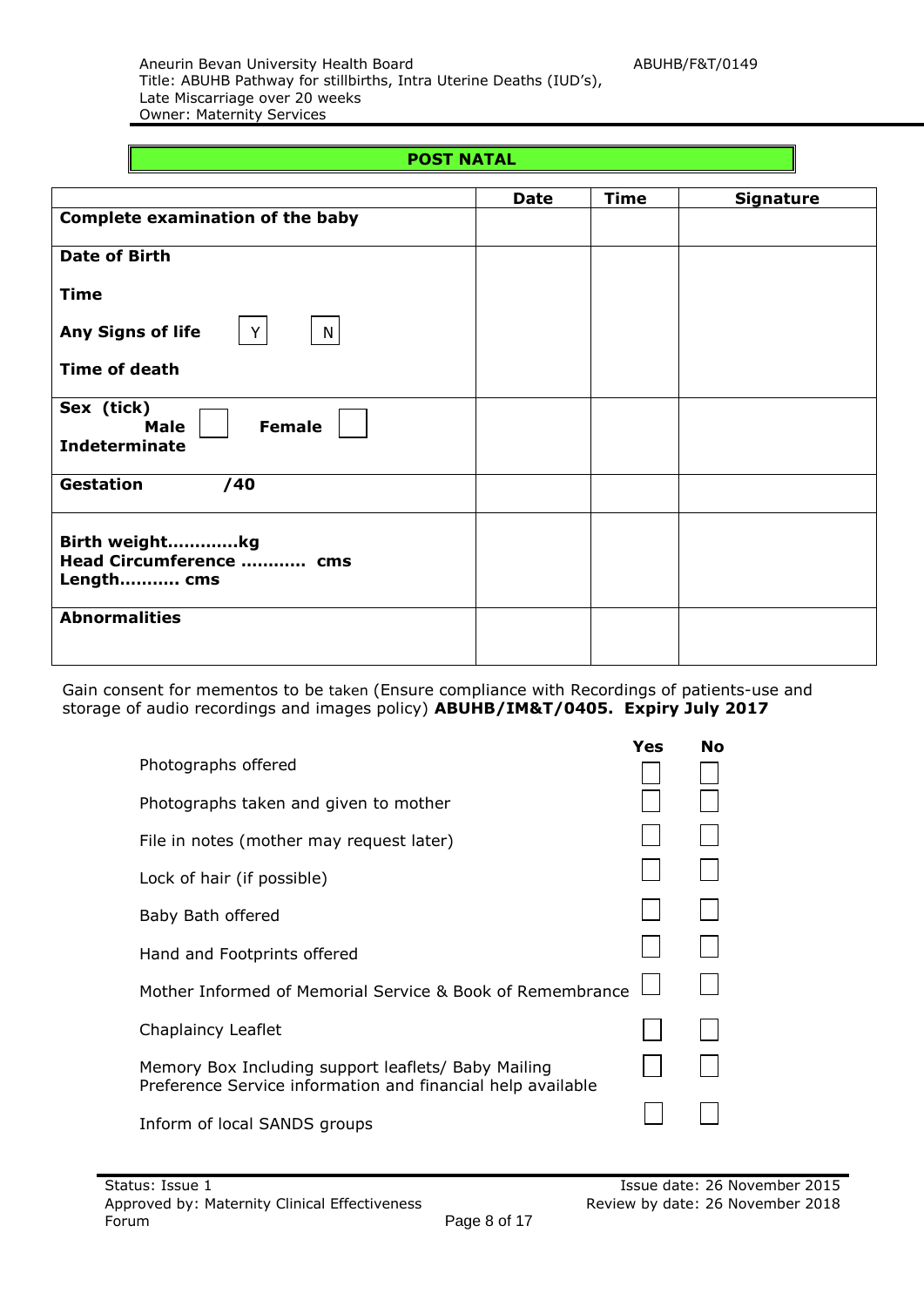### **POST NATAL**

|                                                                                                                                          | <b>Date</b> | Time | <b>Signature</b> |
|------------------------------------------------------------------------------------------------------------------------------------------|-------------|------|------------------|
| Contact with relevant faith if required /<br>blessing                                                                                    |             |      |                  |
| <b>Complete PROTOS for all deliveries</b><br><b>Complete Birth Register &gt; 24 weeks</b>                                                |             |      |                  |
| <b>Take Kleihauer if Rh Neg</b>                                                                                                          |             |      |                  |
| Administer Anti D / Rubella vaccination / iron<br>supplementation if required.                                                           |             |      |                  |
| Discuss use of Carbegolin ± Bromocriptine (see<br>Appendix 1)                                                                            |             |      |                  |
| Placenta - if not for PM, send a small piece of<br>placenta in a dry pot for G&S and remainder of<br>placenta in formalin for histology. |             |      |                  |
| If PM- small sample in Formalin for Histology,<br>(size of a ten pence piece).                                                           |             |      |                  |

#### **POST NATAL DOCUMENTATION**

|                                                                                    | <b>Date</b> | <b>Time</b> | <b>Signature</b> |
|------------------------------------------------------------------------------------|-------------|-------------|------------------|
| <b>Funeral arrangement Co-ordinator to be informed:</b>                            |             |             |                  |
| (Kerry Jeffries 01873 732123 - NHH)                                                |             |             |                  |
| Kath Maguire -01633 234949 - Lead Midwife for                                      |             |             |                  |
| <b>Bereavement - RGH)</b>                                                          |             |             |                  |
|                                                                                    |             |             |                  |
| <b>Statutory Provisions see (Appendix 3)</b>                                       |             |             |                  |
|                                                                                    |             |             |                  |
| Post-mortem / Cytogenetics                                                         |             |             |                  |
| see (Appendix 4)                                                                   |             |             |                  |
| <b>Cremation</b><br>other<br>see (Appendix 5)                                      |             |             |                  |
|                                                                                    |             |             |                  |
| If Hospital arrangement                                                            |             |             |                  |
| <b>Funeral Directors</b>                                                           |             |             |                  |
| T.J. Thomas (01495 303273) - North                                                 |             |             |                  |
| T.J. Davies (01633 0267402) - South                                                |             |             |                  |
|                                                                                    |             |             |                  |
| If cremation                                                                       |             |             |                  |
| <b>Gwent Crematorium - Cwmbran</b>                                                 |             |             |                  |
|                                                                                    |             |             |                  |
| If private arrangements / leaflet given<br>(write Funeral Directors details below) |             |             |                  |
|                                                                                    |             |             |                  |
|                                                                                    |             |             |                  |
|                                                                                    |             |             |                  |
|                                                                                    |             |             |                  |
|                                                                                    |             |             |                  |
| <b>PHOTOCOPY ALL DOCUMENTATION - ORIGINALS</b>                                     |             |             |                  |
| WITH BABY, COPY IN THE NOTES                                                       |             |             |                  |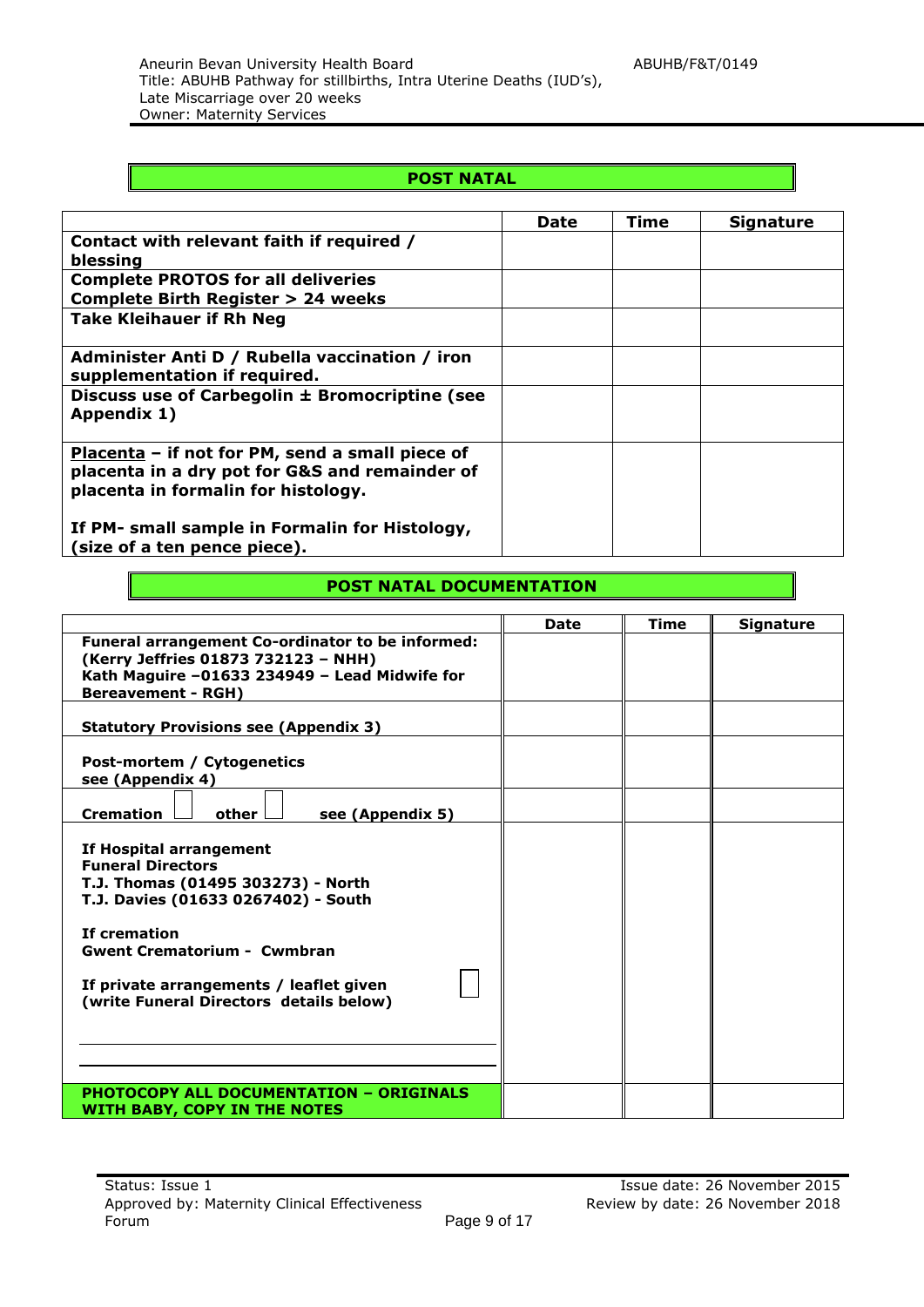#### **Checklist for Discharge Planning**

Before Transfer home ensure the mother has passed urine

|                                                       | <b>Date</b> | <b>Time</b> | <b>Signature</b> |
|-------------------------------------------------------|-------------|-------------|------------------|
| <b>Request discharge medication if</b><br>appropriate |             |             |                  |
| <b>Medication explained to mother</b>                 |             |             |                  |
| Discuss pv loss, expected duration,                   |             |             |                  |
| volume, action to take                                |             |             |                  |
| <b>Discuss and advise re breast</b>                   |             |             |                  |
| discomfort/lactation                                  |             |             |                  |
| <b>Inform mother that community</b>                   |             |             |                  |
| midwife will be in contact within                     |             |             |                  |
| 24hrs                                                 |             |             |                  |
| Advise if any concerns in the interim                 |             |             |                  |
| to contact hospital and provide                       |             |             |                  |
| telephone numbers                                     |             |             |                  |
| <b>Discharge with All Wales Postnatal</b>             |             |             |                  |
| <b>Notes for Mother</b>                               |             |             |                  |
| Inform GP / HV (via Phone)                            |             |             |                  |
| <b>Formal CSC Letter to GP</b>                        |             |             |                  |
| <b>Inform Community Midwife</b>                       |             |             |                  |
| (Via Phone)                                           |             |             |                  |
| <b>Explain how OPD will be arranged</b>               |             |             |                  |
| i.e re PM results, post natal                         |             |             |                  |
| examination, Family Planning/                         |             |             |                  |
| <b>Genetic Counselling if appropriate</b>             |             |             |                  |
| Cancel all antenatal follow up                        |             |             |                  |
| appointments                                          |             |             |                  |
| <b>Complete Bounty Form</b>                           |             |             |                  |
| <b>CARIS form completed if abnormality</b>            |             |             |                  |
| <b>MBRACE forms completed (over 22</b>                |             |             |                  |
| weeks gestation) liaise with Lead                     |             |             |                  |
| <b>Midwife</b>                                        |             |             |                  |
| Apply Sands Teardrop sticker to inside                |             |             |                  |
| of maternal records (with consent)                    |             |             |                  |

#### **Transfer of Baby**

**Nevill Hall Hospital Royal Gwent Hospital Royal Gwent Hospital** 

**All gestation to the Hospital Mortuary All gestation to the Hospital Mortuary**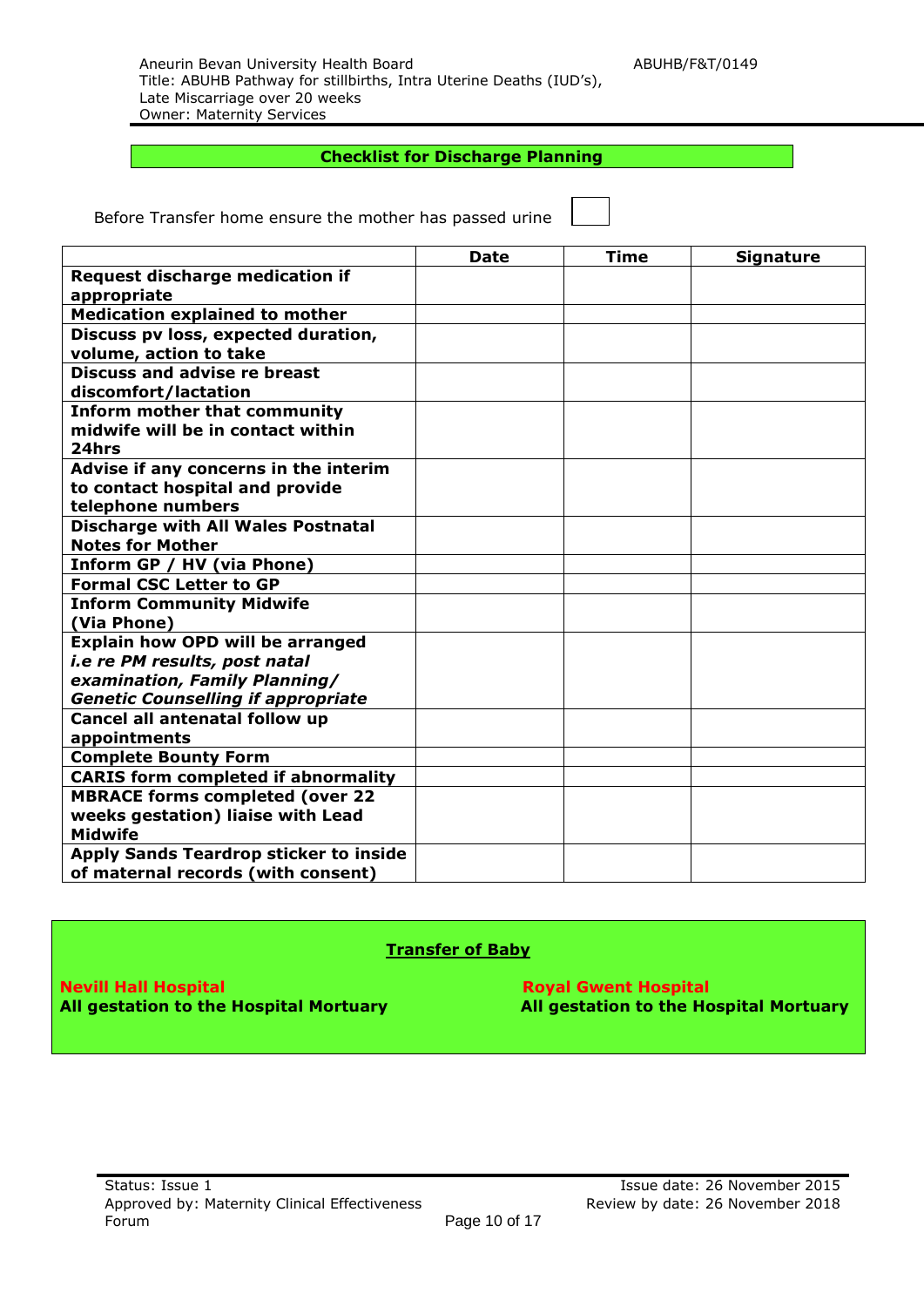### **Clinical Notes**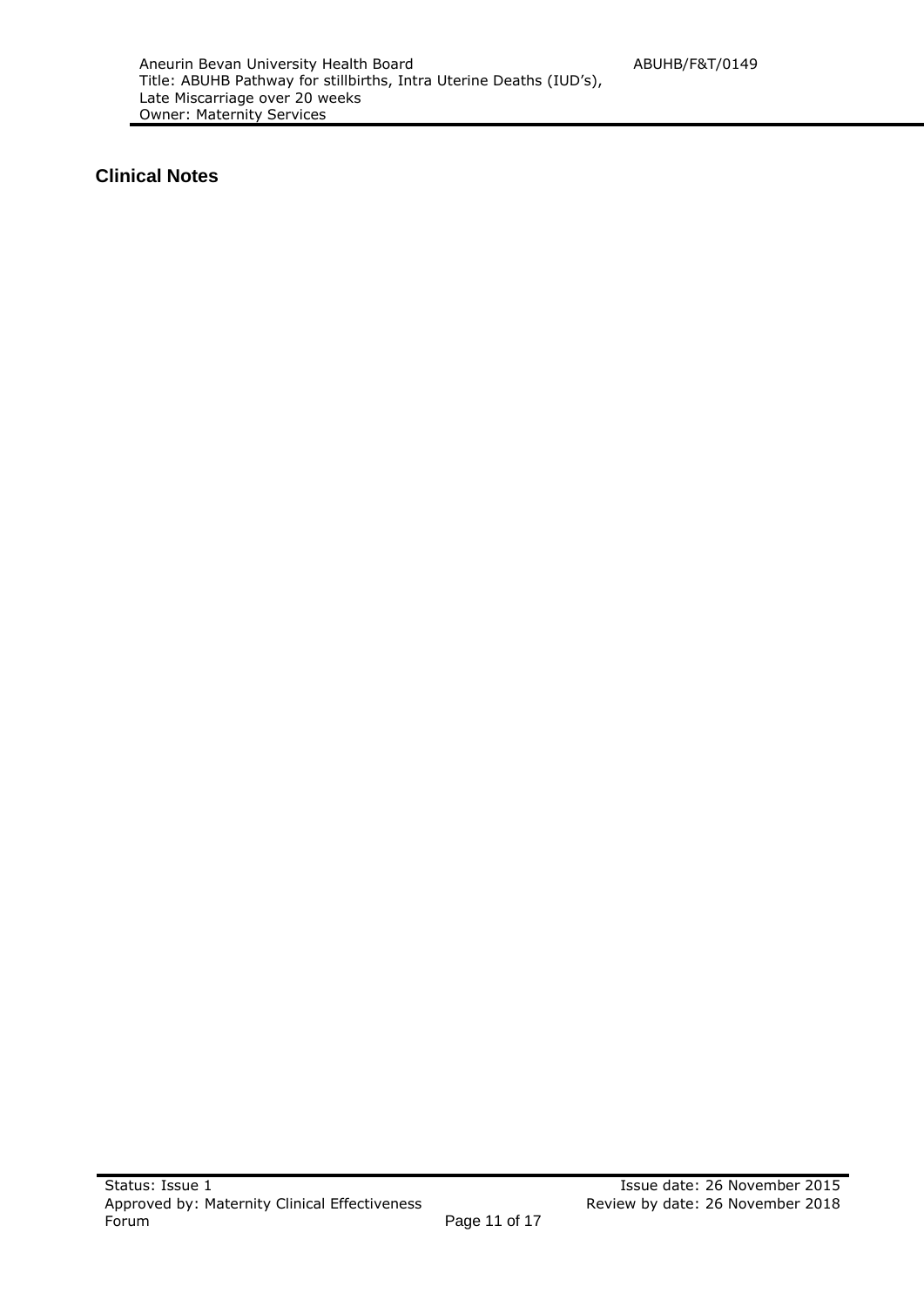### **Clinical Notes**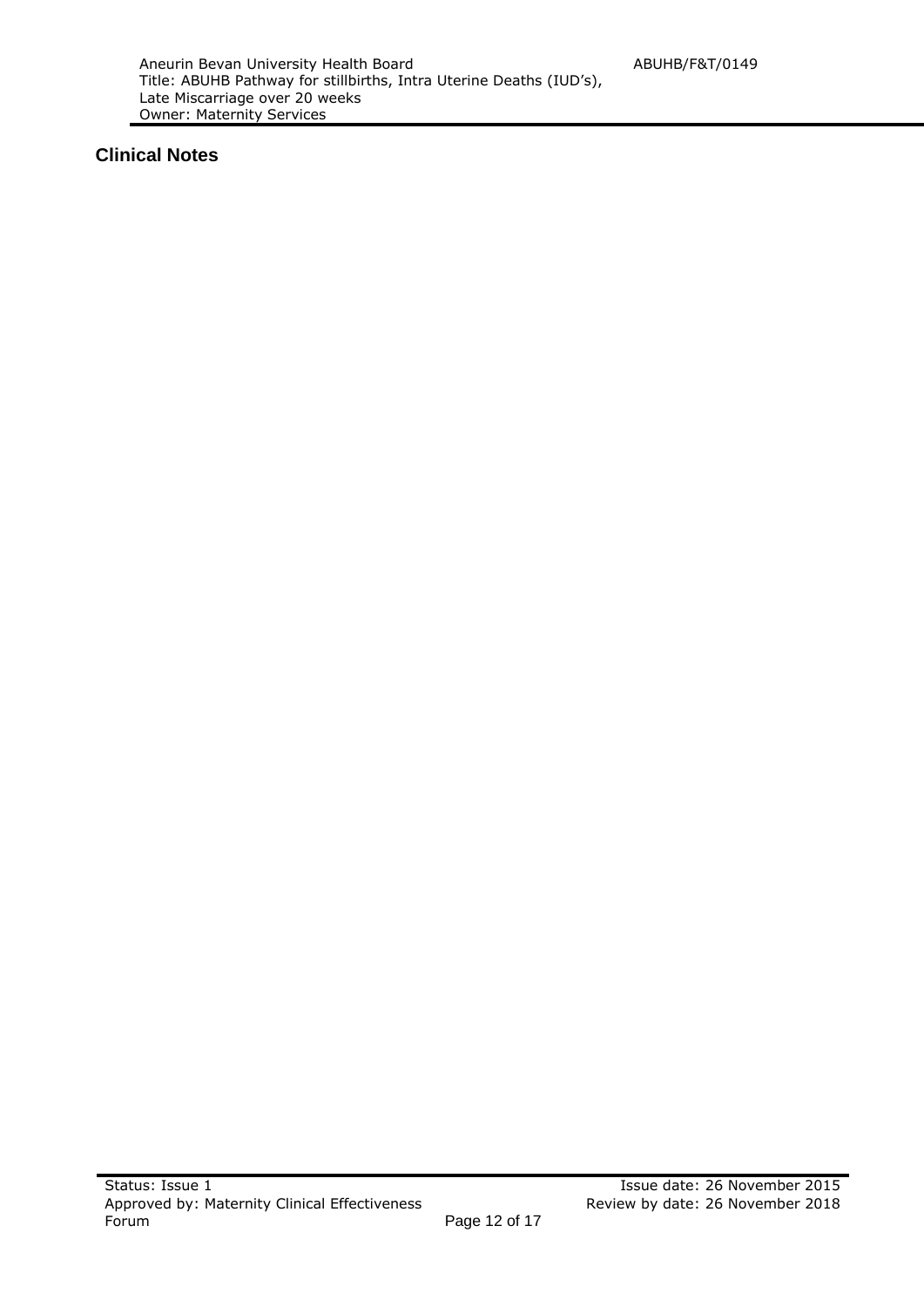Aneurin Bevan University Health Board ABUHB/F&T/0149 Title: ABUHB Pathway for stillbirths, Intra Uterine Deaths (IUD's), Late Miscarriage over 20 weeks

Owner: Maternity Services



**FBC, Kleihauer, Blood Group and antibody, Coag screen, Random glucose, HbA1c,U&E's, LFT's, CRP, Bile acids, MSU, Blood cultures, TORCH serology, Parvo virus, Maternal and paternal blood for Karyotyping, Thrombophilia screen (at 12 weeks post natal) , TFT's, Triple swabs, Placenta for histology and Karyotyping, Foetal blood and skin swabs for culture – Inform patient of the reason for these tests and implications of the potential findings <sup>2</sup>Informed consent should only be obtained by a trained and registered clinician**

**<sup>3</sup> Don't forget – date and sign, no abbreviations, do not guess at cause of death (difficult to change at a later date), write clearly, write GMC number and qualifications**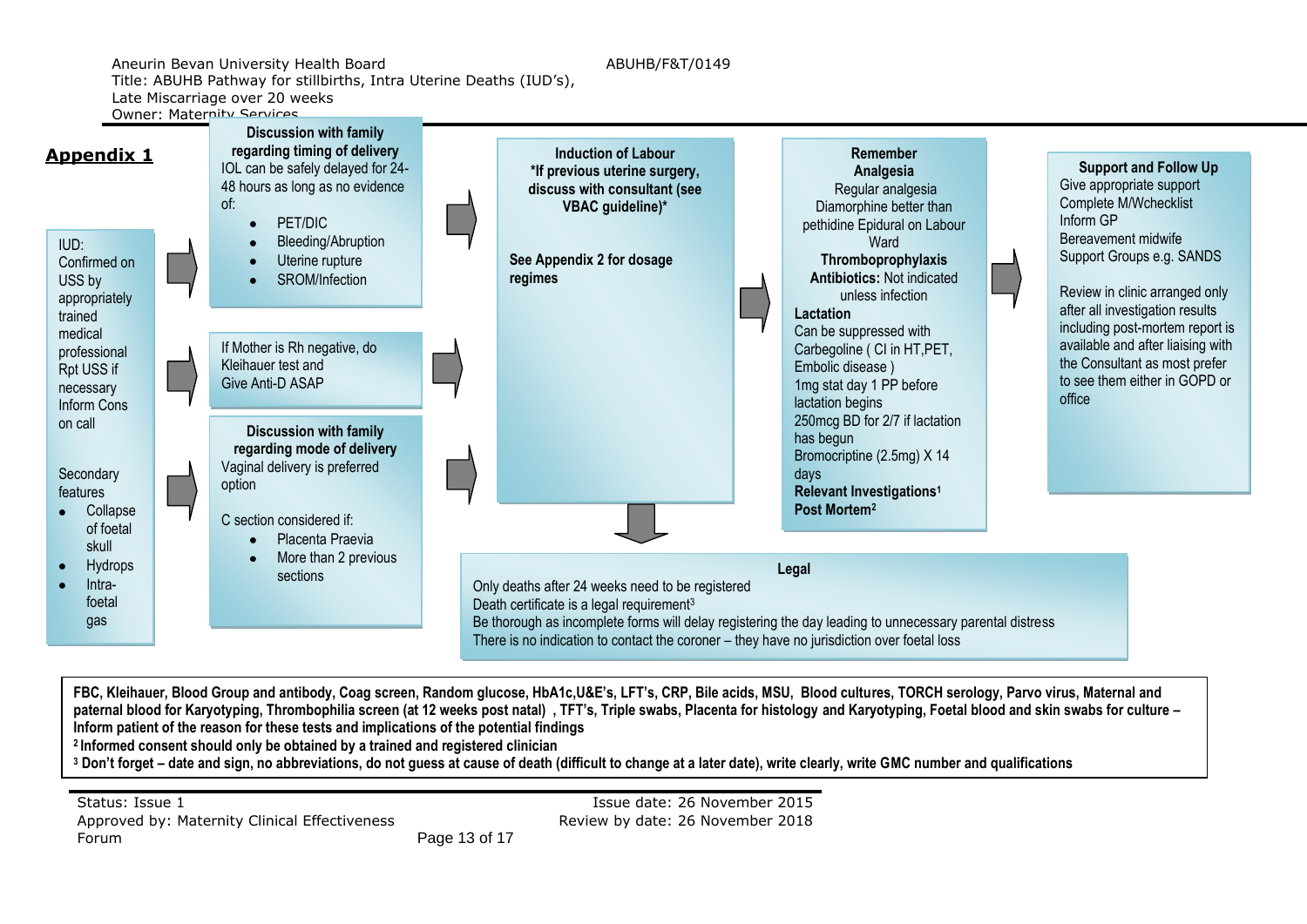#### **Appendix 2**

#### **Drugs Prescribed in-line with plan of care**

#### **20 - 24 weeks Gestation Over 24 weeks Gestation**

|                                               | <b>Induction of Labour</b>                                                                                |
|-----------------------------------------------|-----------------------------------------------------------------------------------------------------------|
| 1) Mifepristone 200mcg po                     | *If previous uterine surgery, discuss with consultant (see<br>VBAC guideline)*<br><b>Standard Regimen</b> |
| 2) 48 hours later Misoprostol 100mcg p.v. 6   |                                                                                                           |
| hourly to maximum of 5 doses                  | Day 1:200mg Mifepristone orally                                                                           |
|                                               | Day 2: Rest day                                                                                           |
|                                               | Day 3: Admit to ward                                                                                      |
| If previous Caesarean Section or uterine scar |                                                                                                           |
| then dose of Misoprostol can be halved.       | 24-27 weeks: 100mcg Misoprostol 6 hourly p.v. (5 doses max)                                               |
|                                               | >27 weeks: 50mcg 6 hourly pv (5 doses max)                                                                |
| Once the fetus has been delivered wait a      |                                                                                                           |
| minimum of 4 hours after last dose of         | Total misoprostol dose not to exceed 1000 microgm for                                                     |
| Misoprostol before surgical<br>removal<br>of. | gestation 24-27 weeks, and                                                                                |
| placenta is considered (unless bleeding or    | not to exceed 500 microgm for gestation >28 weeks (i.e.                                                   |
| infection)                                    | maximum of 2 full courses)                                                                                |
|                                               | Retained placenta Complete full course of misoprostol as                                                  |
|                                               | prescribed, unless significant bleeding                                                                   |
|                                               |                                                                                                           |
|                                               | Prev LSCS: Mifepristone 200mg tds for 2 days, then                                                        |
|                                               | misoprostol 25 mcg PV 4 <sup>th</sup> hourly maximum 5 doses                                              |
|                                               | In event of infection or patient too distressed to wait,                                                  |
|                                               | Misoprostol can be given after the first dose of Mifepristone                                             |
|                                               | Vaginal route helps to reduce the side effects and should be<br>the first choice.                         |
|                                               | In the event of bleeding sublingual or oral tablets can be given                                          |
|                                               |                                                                                                           |
|                                               |                                                                                                           |

Status: Issue 1 **Issue 1** Issue date: 26 November 2015 Approved by: Maternity Clinical Effectiveness Forum

 Review by date: 26 November 2018 Page 14 of 17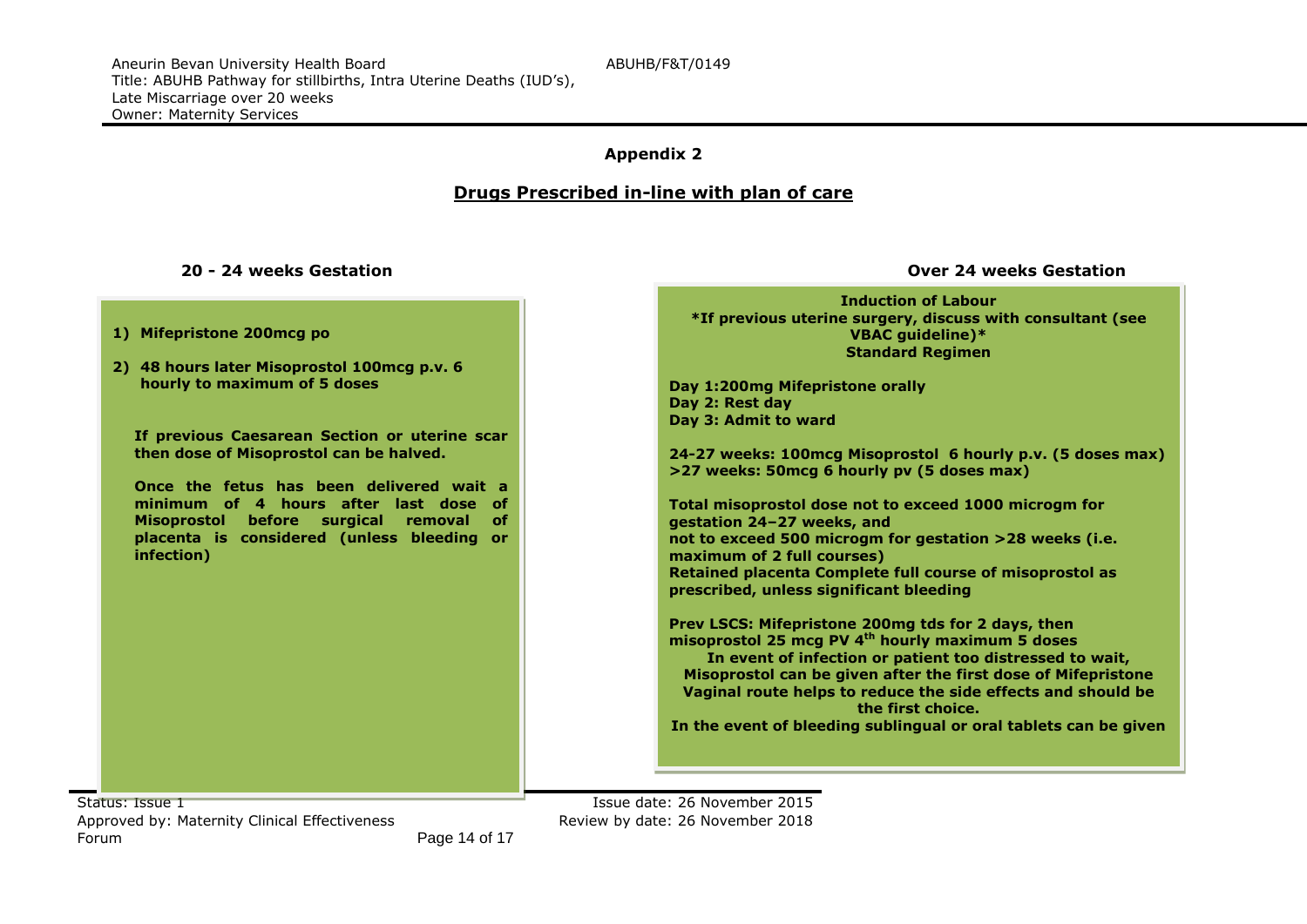





**Registrar's Office – North 01873 735435 South – 01633 414770**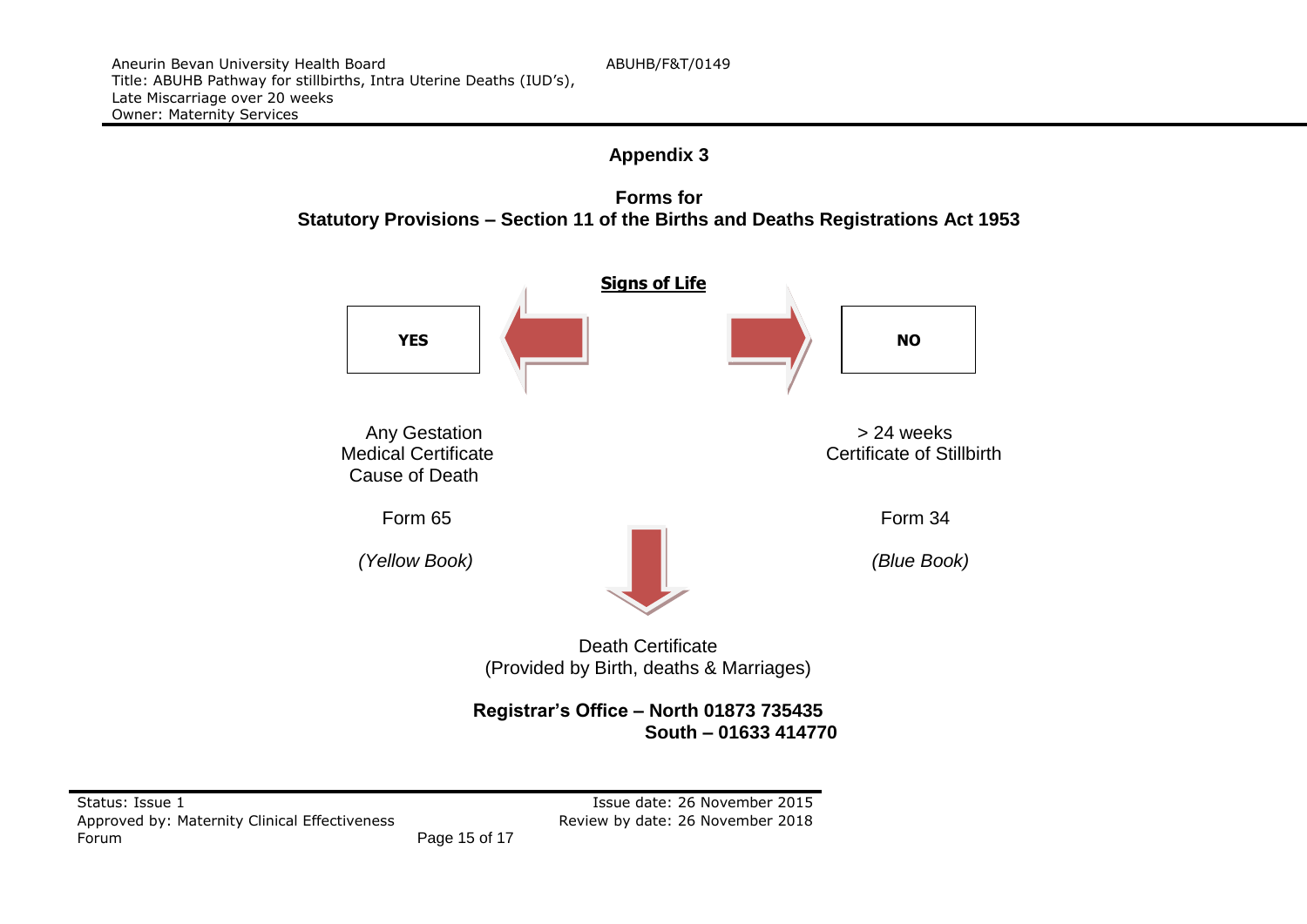#### **Appendix 4**

#### **Post-mortem or Tissue sampling for Cytogenetics**